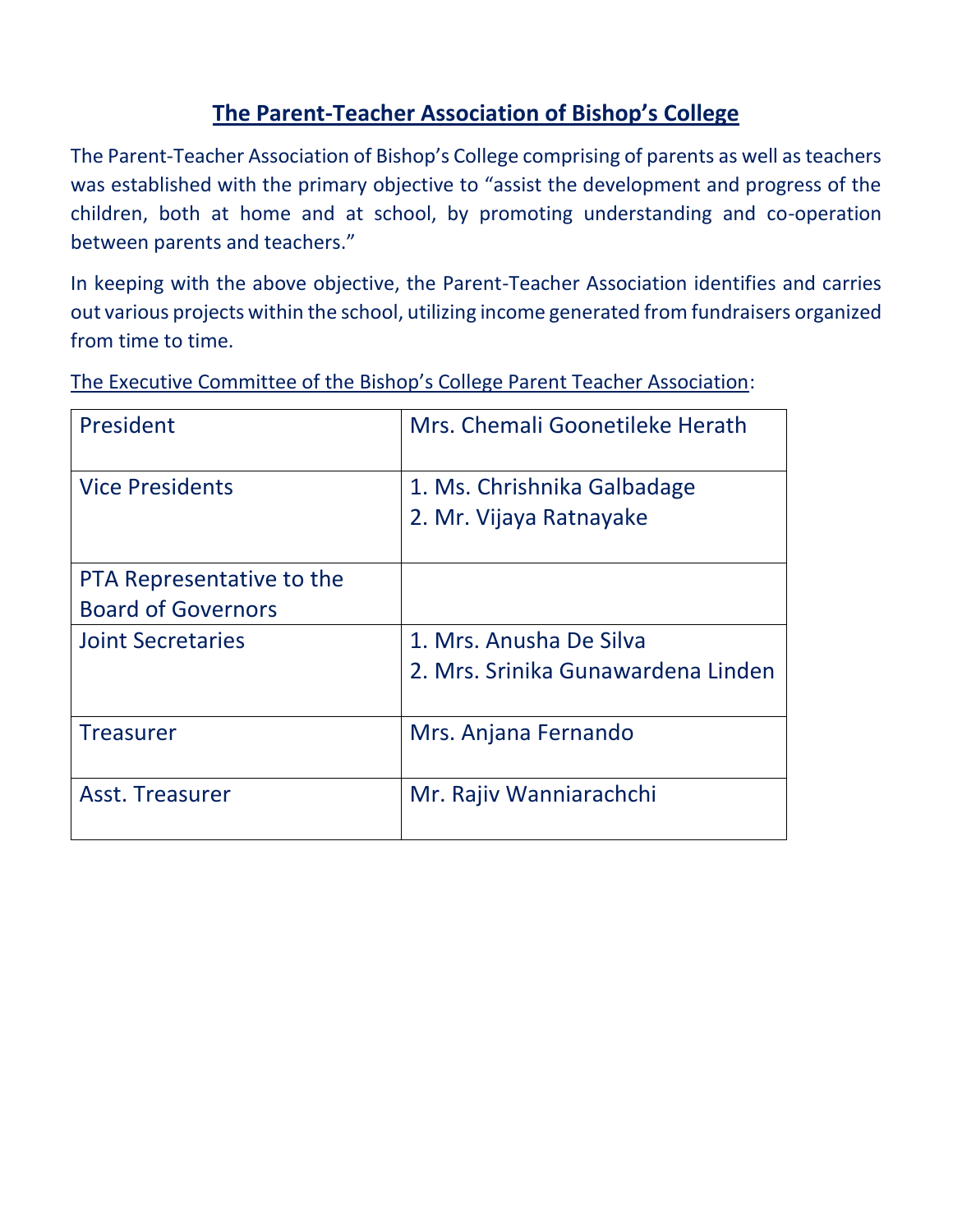| <b>Committee-Teachers</b> | Mrs. Anoma Seneviratne<br>Mrs. Virginia Thalpavila<br>Mrs. Sathindra Amarasinghe<br>Mrs. Shehani Raddalgoda |
|---------------------------|-------------------------------------------------------------------------------------------------------------|
| <b>Parents</b>            | Mrs. Shanika Nanayakkara<br>Mr. Dammika Ganegama<br>Mrs. Samitha Wijendra<br>Mr. Nuwan Jayawickrama         |

# **Participation in development activities of the school.**

The PTA spearheaded many important projects during the past few years. The KG Frontage paving and Face Lift, installation of 2 new gates at James Pieris Mawatha entrances, construction of a new Tuck Shop for the Primary section and a modern steel enclosure for parking the school bus and the Principal's vehicle, reconstruction of the Standard Block washrooms, air conditioning the Main Hall and installing new curtains, lights and sound systems, assisting in construction of the perimeter security fence and CCTV Camera system are few of these projects*.* 

## **Projects completed by the PTA for the year 2020/2021**

- 1) Contributed Rs. 442,000/- being 10% of the purchase value for procuring laptops for teachers.
- 2) Attended to repairs and maintenance work to the Hostel and Day Care and provided 50 beds, 50 mattresses and 50 bedside cupboards at a cost of Rs. 1,328,000.
- 3) Actively involved in the installation of wash basics and other sanitizing requirements at the entrances and throughout the school.